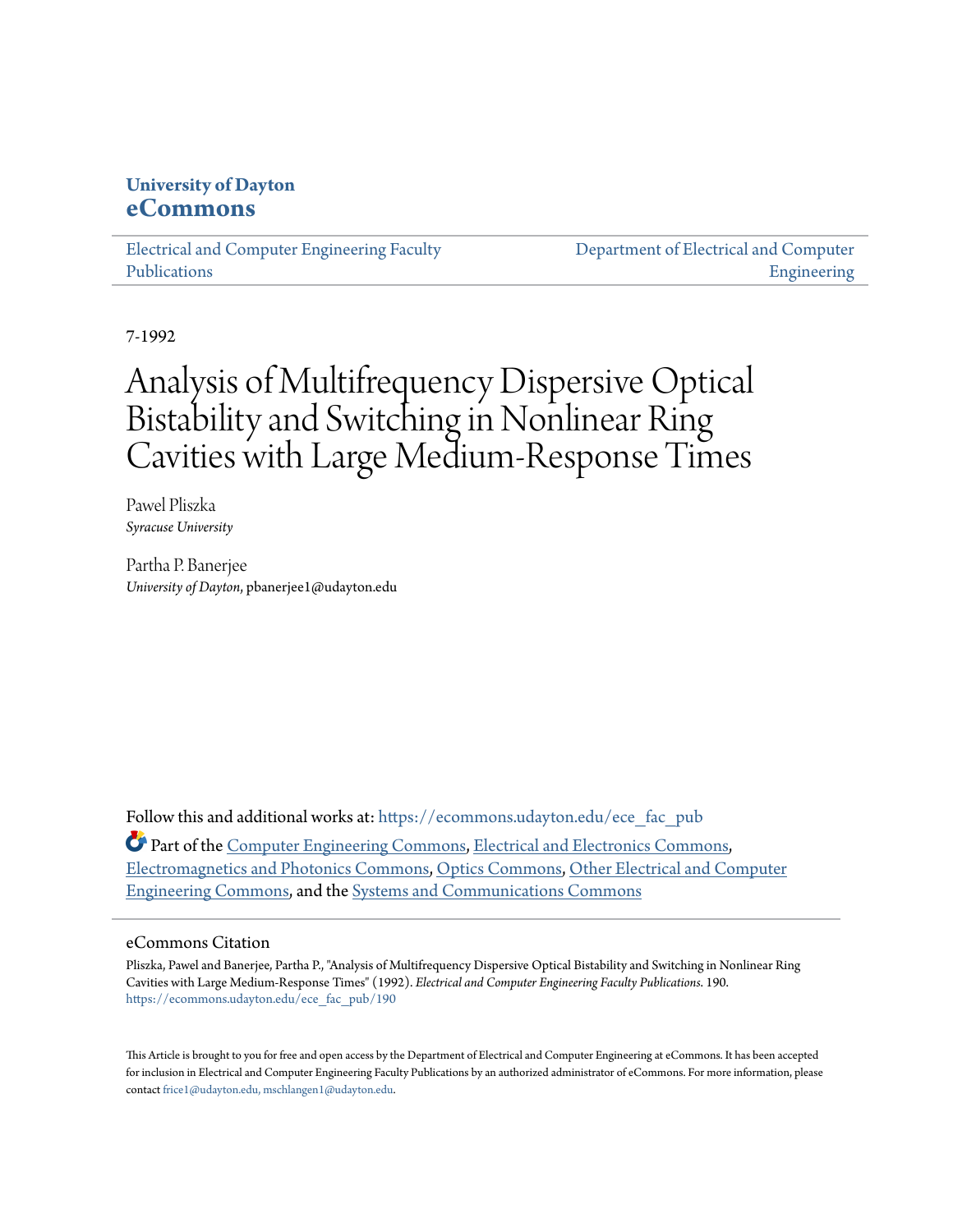## Analysis of multifrequency dispersive optical bistability and switching in nonlinear ring cavities with large medium-response times

Pawel Pliszka

Department of Physics, Syracuse University, Syracuse, New York 13244

Partha P. Banerjee

Department of Electrical Engineering, University of Alabama in Huntsville, Huntsville, Alabama 35899 (Received 13 May 1991; revised manuscript received 25 November 1991)

Using a simple model of a ring cavity comprising a cubically nonlinear medium, we analyze dispersive optical bistability in the presence of more than one spectral component. We show the phenomenon of so-called competition for resonance. In addition to presenting cavity characteristics for the cases of two and three different frequencies, we also discuss the general method for finding steady-state solutions and checking their stability. A simple and efficient algorithm, based on a relaxation method, is devised to find steady-state solutions satisfying appropriate boundary conditions. The relaxation dynamics is physically related to a finite response time of the medium.

PACS number(s): 42.65.—k, 42.60.Da

#### I. INTRODUCTION

Optical bistability or optical phase transitions, as one should rather call it in general, has been a subject of intensive study over the last two decades. Motivated partly by a hope of possible application to optical computing, several efforts have been made to master the understanding of phenomena of optical bistability, effect of hysteresis, dynamics of switching, and instabilities [1,2]. Although leaving many practical questions still unresolved, these efforts have contributed largely to the physics of nonlinear phenomena, the formulation of problems of optical bistability in the context of the theory of dynamical systems [2,3] and nonequilibrium statistical mechanics [4].

It is our aim in this paper to present some new effects which emerge in a multiwave nonlinear ring cavity (see Fig. 1). Instead of choosing a standard, more challenging, model of resonant interaction of light with a multilevel atomic system [5,6] we investigate these effects using a more phenomenological model of cubic nonlinearity. In essence, our model is similar to that of [7], where a nonlinear ring cavity with two orthogonal polarizations, and with different detunings, is discussed. As mentioned in [7], two optical frequencies interacting incoherently would also obey the same model. In this paper we present steady-state characteristics for such a device, which exhibits interesting phenomena absent in the single-wave models. We would like to point out that two-wave bistability is also discussed under the highfinesse approximation in [8], where some of these phenomena are mentioned. In our work we do not impose this approximation; moreover, our ability to tackle the problem relies neither on the existence of explicit relations between the intensities and the medium variables, nor on the existence of explicit solutions of the propagation equations.

We should stress the difference between our study and

those done in the context of Maxwell-Bloch equations in the mean (uniform) field limit. This limit is relevant in the study of many laser systems, but does not hold for an externally driven cavity of low finesse or for a long medium. In such cases propagation of fields must be taken into account.

Our model incorporates the spatial variations of the fields. For the sake of simplicity, we assume that the propagation equations in the steady-state limit can be derived from the nonlinear optics equation.

We discuss the case of coherent and incoherent interactions of two waves, and coherent interaction of three waves (carrier and a sideband pair). Most importantly, we give a very practical numerical tool for finding steady states for an arbitrarily large number of degrees of freedom (e.g., number of different frequency components). Using a concept of relaxation or "slowing down" of the round-trip map, which models the finite response time of the medium, we are able not only to present steady-state input-output characteristics, but also to discuss the stability of its various branches in an almost trivial fashion. It has to be stressed that our model assumes several simplifications. First, the propagation equation is taken to be the cubically nonlinear equation for the optical field only, and the dynamics of the medium is treated phenom-



FIG. 1. Nonlinear ring cavity for two incident frequencies.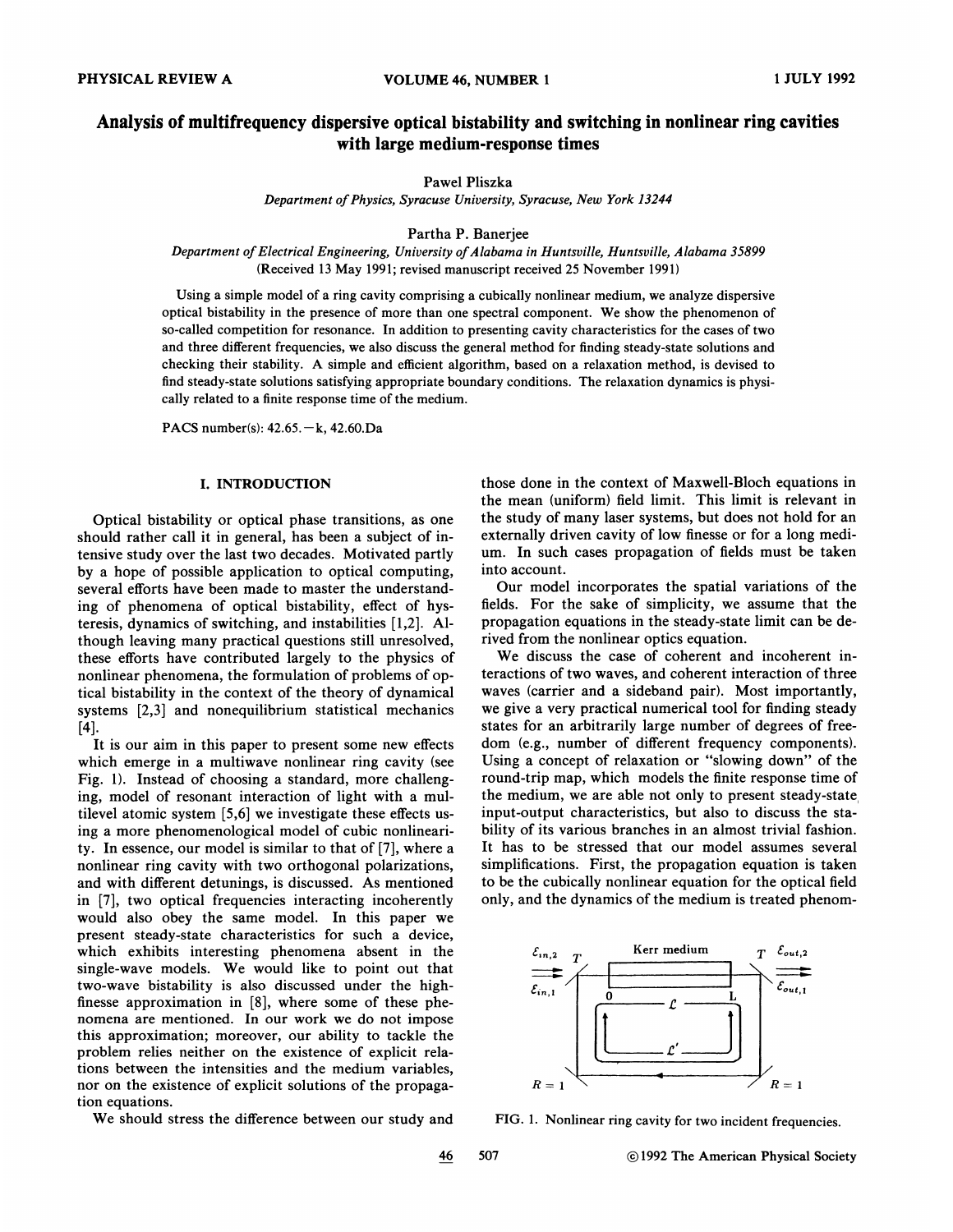enologically. Therefore our model does not account for beating between waves [9], as well as for any complicated response of the atomic variables, present, for instance, in a two-level system [5]. Second, the assumption that only specified spectral components propagate inside the resonator is an approximation which may be justified when unwanted frequencies cannot be effectively generated because of, for instance, the phase mismatch between polarization and the electric field. Then the spectral transmission of resonator selects only a given, narrow range of spectral components to experience positive feedback; therefore it seems reasonable to assume that only those optical frequencies which are incident on the cavity are present inside of the cavity. This is in opposition to the study of the propagation of beams or pulses in nonlinear materials where any restriction on the number of spectral components cannot be a priori made because of the process of self-phase modulation [10]. We discuss the case of a ring resonator, rather than of a Fabry-Perot resonator, to avoid complications related to presence of both backward and forward traveling waves, but we believe that the main feature which we refer to as a "competition between waves for resonance" appears for any kind of phasor feedback. Furthermore we do not take into account any transverse degrees of freedom [11,12], thus neglecting possible infiuence of self-focusing [13] and related effects. Finally, we neglect any effect which may cause saturation of the index of refraction.

Specifically, the layout of the paper is as follows. Section II presents a steady-state analysis. We discuss, in brief, the propagation of two and three waves in the nonlinear material in subsections II B and II C, respectively. The characteristics of the cavity for these two cases are presented in subsections II D and IIE. We discuss the case of a symmetrically pumped two-wave cavity, and present important phenomena of selective switching and intensity locking. In Sec. III, using a phenomenological description of the evolution of nonlinearity, we generalize the Ikeda map for the two-wave case and for an active medium with a large response time. We iterate this map numerically to find the steady-state solutions. We should point out that the main emphasis of the paper is on the derivation of the steady-state solutions (cavity characteristics) rather than on the dynamics; this is why we defer discussions of the dynamics to Sec. III. In Sec. IV we discuss the numerical method.

#### A. Formulation of the problem

To describe the propagation of the scalar optical field  $\mathscr E$ , comprising multiple frequencies, we use a standard ansatz

$$
\mathcal{E} = \sum_{j=1}^{N} \mathcal{E}_j(z) e^{i(k_j z - \omega_j t)} + \text{c.c.} \tag{1}
$$

where for this section we disregard the temporal dependence of the slowly varying complex envelopes  $\mathcal{E}_i$ . The equations governing the spatial dependence of  $\mathcal{E}_i$  can be formally derived from the nonlinear optics equation [14]

$$
\frac{1}{v^2} \frac{\partial^2 \mathscr{E}}{\partial t^2} - \frac{\partial^2 \mathscr{E}}{\partial z^2} = \frac{\beta}{3v^2} \frac{\partial^2 \mathscr{E}^3}{\partial t^2} ,
$$
 (2)

with  $\beta$  being a cubic nonlinearity coefficient, and where  $\nu$ is the linear phase velocity in the medium. We refer to this equation not as a specific model of interaction of the fields with matter, but rather as a framework providing us with a consistent terminology which can be flexibly applied for different models.

To obtain equations governing the spatial dependence of  $\mathcal{E}_i$ , we ignore the second-order derivatives of  $\mathcal{E}_i$ , and make two assumptions. We take  $\omega_j = v k_j$  for simplicity. Note that even if  $\omega_j \neq v k_j$ , the equations which we derive below can be obtained by a simple change of the dependence of the dependence of  $\frac{i\bar{z}(\omega_1^2 - v^2 k_1^2)/2k_1v^2}{2}$ make two assumptions.<br>Note that even if  $\omega_j \neq vk$ <br>below can be obtained b<br>dent variable  $\mathcal{E}'_j \equiv \mathcal{E}_je$ <br>terms  $\omega^2 - vk^2$  correspon 'simple change of the depen<br>  $j=v^2k_j^2/2k_jv^2$ , provided that terms  $\omega_i^2 - v_k^2$  corresponding to a possible linear dispersion are the same for all waves. Secondly, since we are interested in the case of optical frequencies being very close to each other, i.e.,  $(\omega_l - \omega_i)/\omega_i < 10^{-5}$ , we can replace all  $k_i$ 's by a single k in the equations describing propagation of different fields, and set  $k = 1$  for simplicity. Note that while this assumption is equivalent to neglecting terms of the type  $|e^{(ik_j\beta L)} - e^{(ik_j\beta L)}|$ , we may not neglect the difference of the linear detunings of each frequency with respect to the resonant frequency of the cavity, related to terms  $e^{i\theta_j} \equiv e^{(ik_j\mathcal{L})}$  (where L and L are the lengths of the active medium and of the resonator, respectively). Linear detunings are different due to the difference of wavelengths, or due to linear birefringence as in the case of two polarizations [7].

Since the fields  $\mathcal{E}_i$  exist in a unidirectional ring cavity (see Fig. 1), the amplitude of each field independently obeys a two-point boundary condition, which for the steady state takes the form [1,2]

$$
\mathcal{E}_j(0) = \sqrt{T} \; \mathcal{E}_{\text{in},j} + \textit{Re}^{i\theta_j} \mathcal{E}_j(L) \;, \tag{3}
$$

where  $\mathcal{E}_{\text{in,}j}$  is the input field of each wave, R denotes the refiectivities of the mirrors <sup>1</sup> and 2 (assumed to be the same for all waves), and  $T \equiv 1 - R$ . The amplitudes  $\mathcal{E}_j(L)$  are related to  $\mathcal{E}_j(0)$  by the propagation equations discussed below.

#### B. Propagation of two waves

II. STEADY-STATE ANALYSIS In the case of two waves,  $N = 2$ ; hence from (1) and (2) we obtain

$$
\frac{d\mathcal{E}_1(z)}{dz} = -i\beta \mathcal{E}_1(I_1 + aI_2) ,
$$
  
\n
$$
\frac{d\mathcal{E}_2(z)}{dz} = -i\beta \mathcal{E}_2(I_2 + aI_1) ,
$$
\n(4)

where  $I_j \equiv |\mathcal{E}_j|^2$ , and may be readily shown to be constants with respect to z.

The solutions of (4) describe a nonlinearly induced change of the phases of the fields,  $\mathcal{E}_j(z) = (I_j)^{1/2} e^{i\phi_j(z)}$ with

$$
\phi_1(z) = \beta(I_1 + aI_2)z, \quad \phi_2(z) = \beta(I_2 + aI_1)z \tag{5}
$$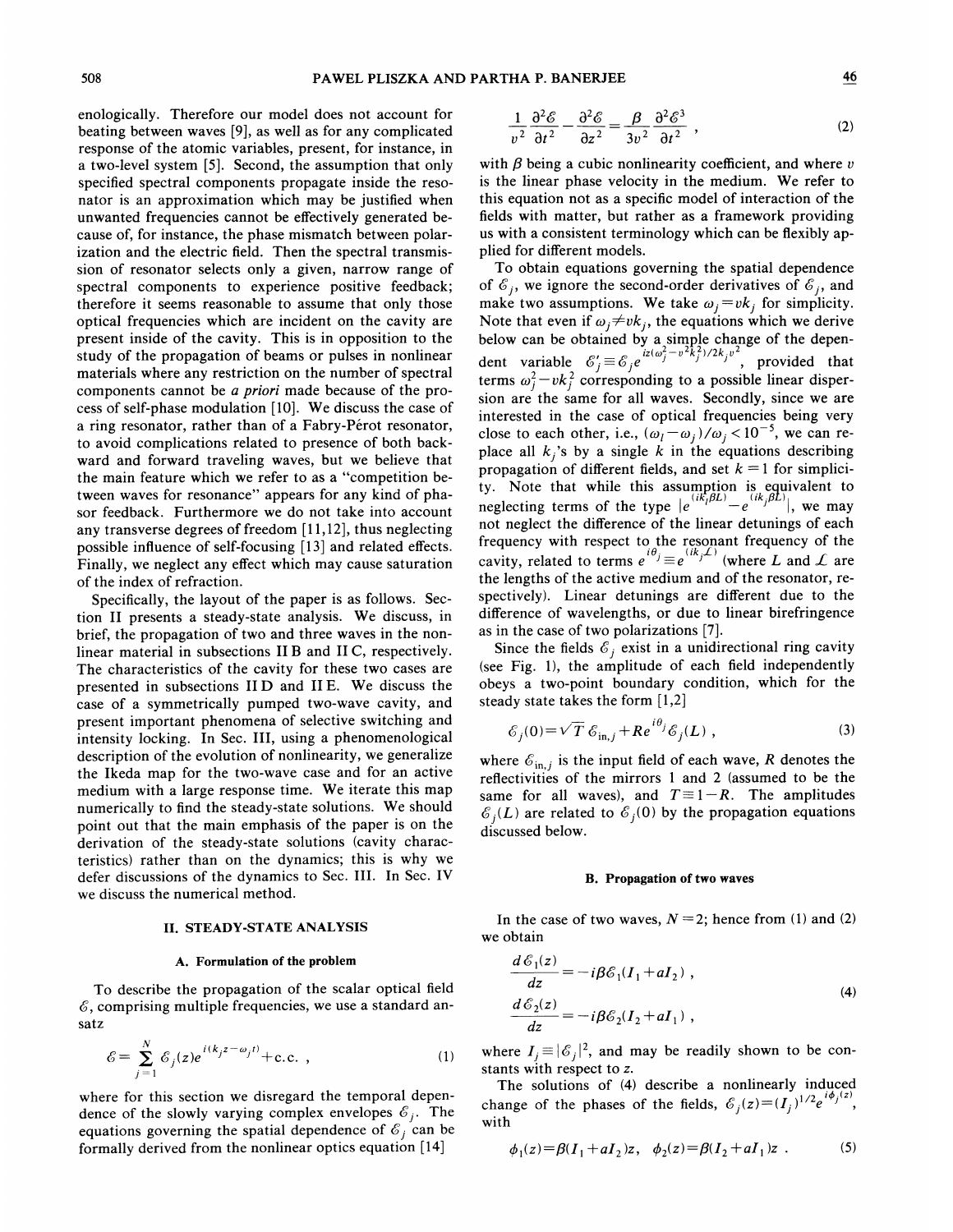The coefficient  $a$  is equal to 2 in the case of coherently interacting waves. In the case of incoherent interaction of two waves, or in a diffusion dominated medium [8], as well as in the case of two orthogonal polarizations [7] (within the limits of a scalar analysis of nonlinearity),  $a = 1$ , so that the index of refraction is proportional to the total incoherent intensity. Note that the nonlinearly induced changes in the index of refraction affecting each wave do not change with z. This is related to the assumption that evolution (generation) of frequencies  $2\omega_1-\omega_1$ . can be neglected. This restriction is not present in the next section.

#### C. Propagation of three waves

The propagation of three coherently interacting waves is more interesting because as a result of the interaction the waves exchange energy. Thus the intensities are no longer constant along the active medium but change periodically [15]. We assume  $\mathcal E$  to be of the form

$$
\mathcal{E} = \mathcal{E}_{-1} e^{i(k_{-1}z - \omega_{-1}t)} + \mathcal{E}_0 e^{i(k_0z - \omega_0t)}
$$

$$
+ \mathcal{E}_1 e^{i(k_1z - \omega_1t)} + \text{c.c.} , \qquad (6)
$$

which describes a propagating carrier and two sidebands, which could originate, for instance, from modulation. Following the lines of Sec. II A, one can show that the propagation of  $\mathcal{E}_i$  is given by the following set of equations:

$$
\frac{d \mathcal{E}_{-1}(z)}{dz} = -i [\mathcal{E}_{-1}(2I - I_{-1}) + \mathcal{E}_{0}^{2} \mathcal{E}_{1}^{*}],
$$
  
\n
$$
\frac{d \mathcal{E}_{0}(z)}{dz} = -i [\mathcal{E}_{0}(2I - I_{0}) + 2\mathcal{E}_{0}^{*} \mathcal{E}_{1} \mathcal{E}_{-1}],
$$
  
\n
$$
\frac{d \mathcal{E}_{1}(z)}{dz} = -i [\mathcal{E}_{1}(2I - I_{1}) + \mathcal{E}_{0}^{2} \mathcal{E}_{-1}^{*}],
$$
  
\n(7)

where  $I \equiv I_{-1} + I_0 + I_1$  is the conserved total incoherent power. The last terms on the right-hand side are responsible for the intensity changes which, roughly speaking, are related to scattering from induced dynamical gratings. One can show that the system of Eqs. (7) is completely integrable [15]. Below we present a simplified proof of this fact and restate the results of  $[15]$ , providing some physical insights.

Motivated by the usefulness of the Hamiltonian approach to the wave interaction  $[16]$ , we have found that it is possible to introduce a real-valued Hamiltonian  $H(\mathcal{E}_{-1}, \mathcal{E}_0, \mathcal{E}_1, \mathcal{E}_{-1}^*, \mathcal{E}_0^*, \mathcal{E}_1^*)$  which allows us to write down "equations of motion" as

$$
\frac{d\mathscr{E}_j}{dz} = -i \frac{\partial H}{\partial \mathscr{E}_j^*} \tag{8}
$$

and the complex conjugate of this equation for evolution of the "conjugate momenta"  $\mathcal{E}_j^*$ , which are to be treated here as independent degrees of freedom. The Hamiltonian is the sum of two independent constants of motion:

$$
H = I^2 + I_0(I_1 - I_{-1})^{1/2} \cos(\Theta) - \frac{I_{-1}^2 + I_0^2 + I_1^2}{4},
$$
 (9)

where  $\mathcal{E}_j = (I_j)^{1/2} e^{i\phi_j}, \quad \Theta(z) \equiv 2\phi_0(z) - \phi_1(z) - \phi_{-1}(z).$ Thus the existence of the Hamiltonian directly gives us one more nontrivial invariant:  $H - I^2$ . Besides these two constants of motion exists a third, viz.,  $I_1-I_{-1}$ , corresponding to <sup>a</sup> "preserved symmetry of the spectrum. "

Since the Hamiltonian depends on the phases of the complex fields only through  $\Theta$ , the knowledge of the three constants of motion makes the set of equations completely integrable, thereby reducing it to effectively a one-dimensional problem. It turns out that the spatial evolution of the intensity of the carrier is the same as a temporal behavior of the position of a ball placed in a quartic gravitational potential

$$
V(I_0) = a_4 I_0^4 + a_3 I_0^3 + a_2 I_0^2 + a_1 I_0 + a_0.
$$

The propagation equation for  $I_0$  is therefore of the form

$$
\frac{1}{2} \left[ \frac{dI_0}{dz} \right]^2 = E - V(I_0) , \qquad (10)
$$

where  $E$  is reminiscent of the total energy of the mechanical system. Notice that the "potential" and "kinetic" terms are not explicitly separated in the Hamiltonian; therefore V depends on the initial conditions,  $I_i(z=0)$ ,  $\Theta(z=0)$ , through the coefficients  $a_i$ . These coefficients can be expressed in terms of the three above invariants. Of course, for specified values of all the three invariants, there is still freedom for the choice of the initial value of  $I_0$ . As is obvious from the form of the invariants, this freedom is, however, restricted, with the restriction being that  $I_0(0)$  must lie between two points which turn out to be the first two positive roots of the equation  $E-V(I_0)=0$ , since both  $I_0$  and  $(dI_0/dz)^2$  are greater than zero, while  $a_4$ <0. This trivally implies that the only possible motion is between these roots, and therefore the most general behavior of  $I_0$  consists of oscillations around the minimum of  $V$  which is placed between these roots. Small-amplitude oscillations are of course harmonic, but large-amplitude oscillations may not be symmetric due to the asymmetry of V. Formally, the oscillations of intensities can be written in terms of the elliptic functions [15]; unfortunately formulas expressing period and amplitude of the oscillation by the initial conditions are rather involved. For small intensities of the sidebands the amplitude of the oscillation of the carrier increases linearly with amplitude of each sideband, so the process of energy transfer between the carrier and sideband pair is very efficient. Indeed, the three-wave interaction may be viewed as a simplified model of spectra broadening due to self- and cross-phase modulation [10]. When the intensities of the three waves are comparable, however, the efficiency of the energy exchange is sensitive to the relative phase difference. For instance, for  $\Theta(0)=0$  and  $I_{-1}(0)=I_1(0)=\frac{2}{3}I_0(0)$  no energy exchange takes place; the intensities remain constant with  $z$  [15].

#### D. Two-wave resonator characteristics

Below we discuss how the solutions of (4) obeying the boundary condition (3) depend on the parameters  $E_{\text{in, }j}$ , which can be taken to be real. The numerical method for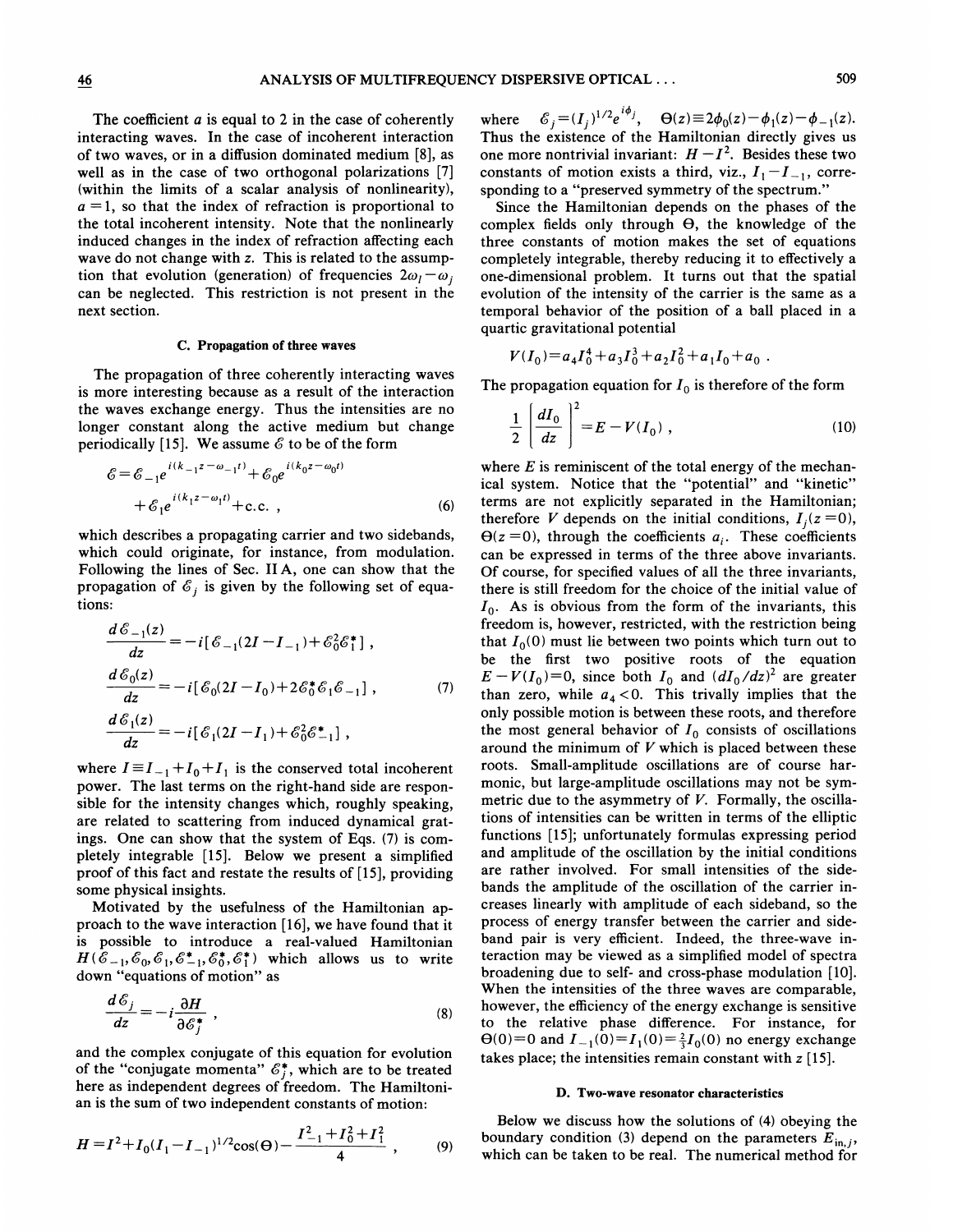finding the steady-state solution and checking its stability are described in the next two sections, together with the discussion of the dynamics, for purposes of comparison. Now, for the sake of simplicity, since we have two indiscussion of the dynamics, for purposes of comparison<br>Now, for the sake of simplicity, since we have two in<br>dependent variables  $I_{\text{in},j} = |\mathcal{E}_{\text{in},j}|^2$ ,  $j = 1,2$ , and two<br>dependent variables  $I_{\text{out},j} = |\mathcal{E}_{\text{out},j}|^$ to the case when the two input intensities change proportionally and remain comparable. Practically such a situation could be realized by splitting light from a single quasimonochromatic source, by passing it through two Fabry-Pérot resonators of slightly different lengths, and then by superimposing the beams at the input of the nonlinear ring resonator. The general case of asymmetric pumping is more complicated to describe, because the state of the device depends on the particular path one follows in the input plane  $(I_{in,1}, I_{in,2})$ .

In what follows, we focus our attention on the dependence of the characteristics on the difference between the linear detunings  $\Delta\theta \equiv \theta_2 - \theta_1$ .

Because each wave experiences a different linear detuning, one may expect that the two frequencies will never be at resonance together. For the incoherent case  $(a = 1)$ it is obvious, since the nonlinear phase shifts  $\phi_1$ ,  $\phi_2$  will always be the same for both waves. The behavior of the system depends on the position of the two linear detunings on the linear transmittivity-versus-detuning curve (see insets in Figs. 2 and 3). The effect of nonlinearity manifests itself in an intensity-dependent shift of this curve. For  $\beta > 0$ , the curve is shifted to the left for increasing intensities.

In the case of  $a\neq 1$  and  $\Delta\theta=0$ , which may be the case where two orthogonal polarizations interact via nonlinearity of a tensorial nature (e.g., via light-induced quadrupole moment), and the birefringence is absent, we observe nondeterministic symmetry breaking, as reported in [8,17,18]. This means that when the cavity is symmetrically pumped, i.e.,  $I_{\text{in},1} = I_{\text{in},2}$ , and the linear detunings are the same, the output intensities are not equal, and it is impossible to predict which is greater. This happens for sufficiently large intracavity intensities, when the symmetric steady-state solution becomes unstable, and two asymmetric stable solutions emerge [see Fig. 3(a)]. The process can be intuitively understood as a second-order, symmetry-breaking, phase transition. In a more realistic model which takes into account fluctuations of phases, one should expect possible switching between these two asymmetric solutions, as we see in our numerical simulations. It implies that the output intensity of each wave may nondeterministically jump, such that the total output intensity stays constant.

Figures 2 and 3 show the behavior of the output intensity of each wave as a function of the input intensity, both for the cases of coherent and incoherent interaction. These graphs should be regarded as a projection of a curve (in general self-intersections are possible) imbedded curve (in general self-intersections are possible) imbedded<br>in three dimensions  $(I_{in}, I_{out,1}, I_{out,2})$  on the planes<br> $(I_{in}, I_{out,1})$ ,  $(I_{in}, I_{out,2})$ . (In the figures we show only the<br>figures of characteristics corresponding to the branches of characteristics corresponding to the increase of the input intensities. ) Observe that in the case where  $\Delta\theta$  is greater than the width of the transmission curve

 $\sim$  T but smaller than  $\pi$ , the wave with the smaller linear detuning  $\mathcal{E}_2$  is never in resonance with the cavity. It explains the lack of "up-switching" of  $I_{\text{out,2}}$ .

The discontinuous change (first-order phase transition), familiar from the single-wave optical bistability is, in the case of the higher frequency, replaced by a discontinuity of the derivative  $dI_{\text{out,2}}/dI_{\text{in}}$  [see Fig. 2(c)]. In spite of the lack of up-switching of  $\mathcal{E}_2$ , the two-wave system exhibits typical features of first-order phase transitions; transition is accompanied by a change of energy inside the resonator and through the effect of hysteresis. For the decreasing input intensity a small "down-switching" for  $\mathcal{E}_2$  occurs.

In passing, we remark that in order to rigorously interpret optical bistability in the language of statistical mechanics, one needs to incorporate fluctuations into the description. (In principle, by solving a resulting Fokker-Planck equation for the probability distribution of the complex fields, one could derive thermodynamic potentials and other thermodynamical variables of interest [2,4].) Therefore we refer here to the language of thermodynamics only at the phenomenological level [2], invoking the analogy with a first-order, liquid-gas, phase transition. Here, the inverse of the strength of coupling (roughly  $R^{-1}$ ), rather than the strength of the fluctuations, can be compared to the temperature of the liquidgas system and  $I_{\text{in}}$  can be viewed as the applied pressure. Whereas in the case of the single wave the intracavity intensity plays the role of the scalar order parameter (e.g., average density), here, in order to distinguish between different fields, one should rather invoke an analogy with multicomponent systems.

In our discussion we will not invoke the temperature parameter since we are interested rather in strong couplings  $R > 0.1$ ,  $\beta I_{\text{in}} kL \sim 1$ . This corresponds to a system being well below "the critical temperature" for the transition. In other words we do not pay much attention to the onset of the switching in relation to the parameters of the cavity. We show different plots to stress the dependence of characteristics on the position of the linear detunings (see Fig. 2).

Next, to explain qualitatively the behavior of the two frequencies in the cavity, we use a phenomenological argument based on the left shift of the transmission curve  $(\beta > 0)$  or equivalently right shift of detunings. When the cavity is gradually tuned to  $\mathcal{E}_2$  by the increase of the intracavity intensity,  $\mathcal{E}_1$  is also tuned toward resonance (see Fig. 2 or 3). The state in which  $\mathcal{E}_2$  will be exactly in resonance is typically unstable because any spontaneous increase of the intracavity intensity will tend to grow.  $\mathcal{E}_1$ will experience a tuning effect; so with the increase of  $I_{\text{in}}$ , it will grow much faster than  $\mathcal{E}_2$  can decrease. This is because at the point of resonance, the transmittivity for  $\mathcal{E}_2$ is at the maximum and it is not sensitive to small changes of the intracavity intensities, unlike the transrnittivity for  $\mathcal{E}_1$ . Resonance for  $\mathcal{E}_1$  can in turn be stable, for the same reason as in the single-wave case. Observe that for  $\Delta\theta$  >  $\pi$ , when the differential gains or, equivalently, slopes of the transmission curve at  $\theta_1$  and  $\theta_2$ , are comparable, the above arguments do not apply and the behavior is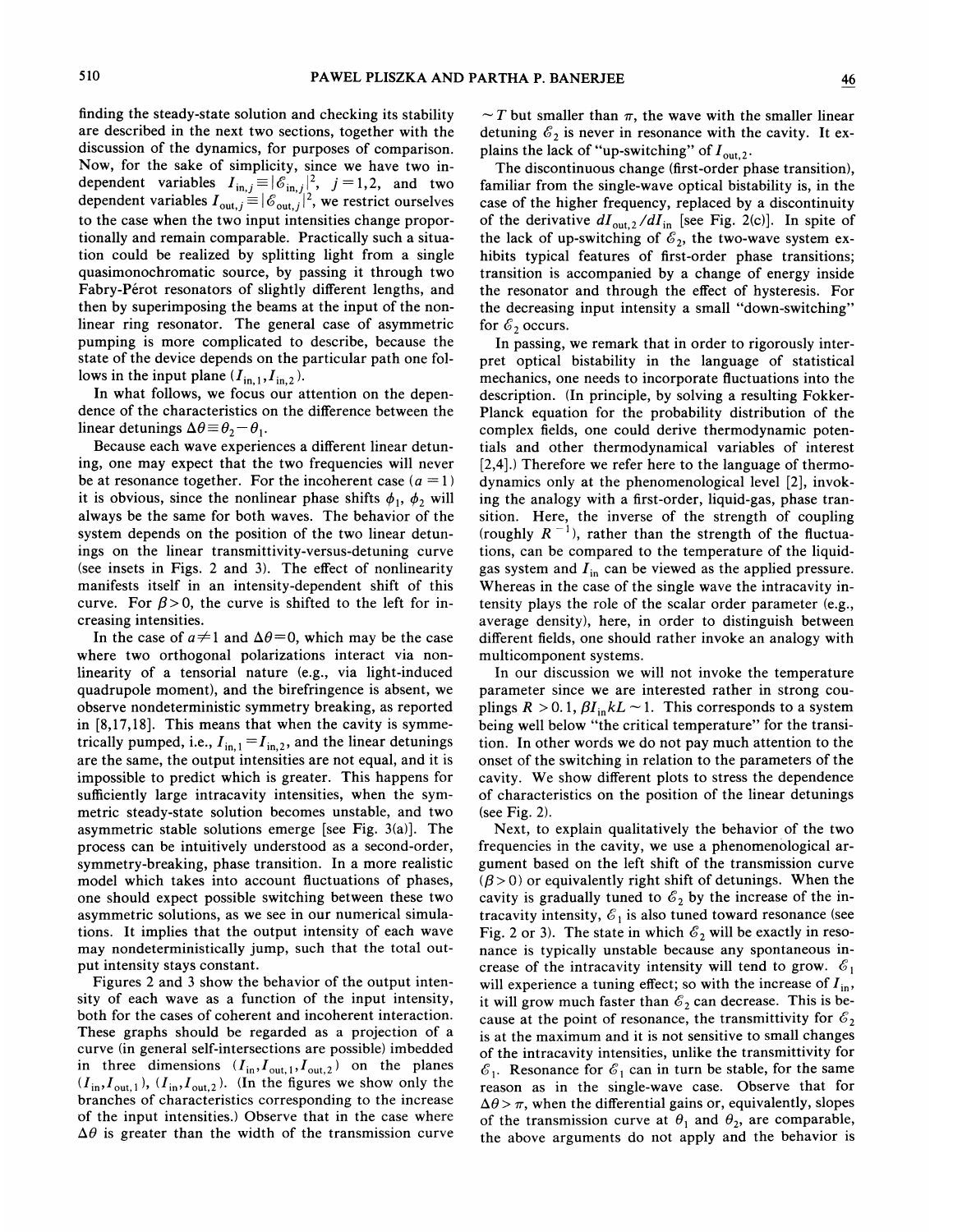more complicated [see Figs. 3(c) and 3(d)]. In such cases one can also see down-switching of  $I_{\text{out,2}}$  even for symmetric pumping. Down-switching has indeed been observed experimentally in a semiconductor device [19] for the case of asymmetric pumping (i.e., where  $I_{in,1}$  plays the role of the independent parameter, while  $I_{\text{out},2}$  is the dependent variable). In terms of effective onedimensional characteristics (i.e., one independent parameter and one dependent variable), it corresponds to a reverse hysteresis curve.



FIG. 2. Output intensities of the incoherently interacting waves vs the input (increasing) intensity for symmetric pumping  $(I_{in} = I_{in,1} + I_{in,2}, I_{in,1} = I_{in,2}, \beta kL = 1, R = 0.8$ ). Separate plots (a)-(d) correspond to different linear detunings. Insets show the linear transmittivity-vs-detuning curve and the positions of the two linear detunings  $\theta_1$ ,  $\theta_2$  (left vertical line corresponds to  $\theta_1$ ). In (b)-(d), crosses represent  $I_{\text{out},2}$ , squares  $I_{\text{out},1}$ . Each point of the characteristics was obtained after 200 iterations of the map (18).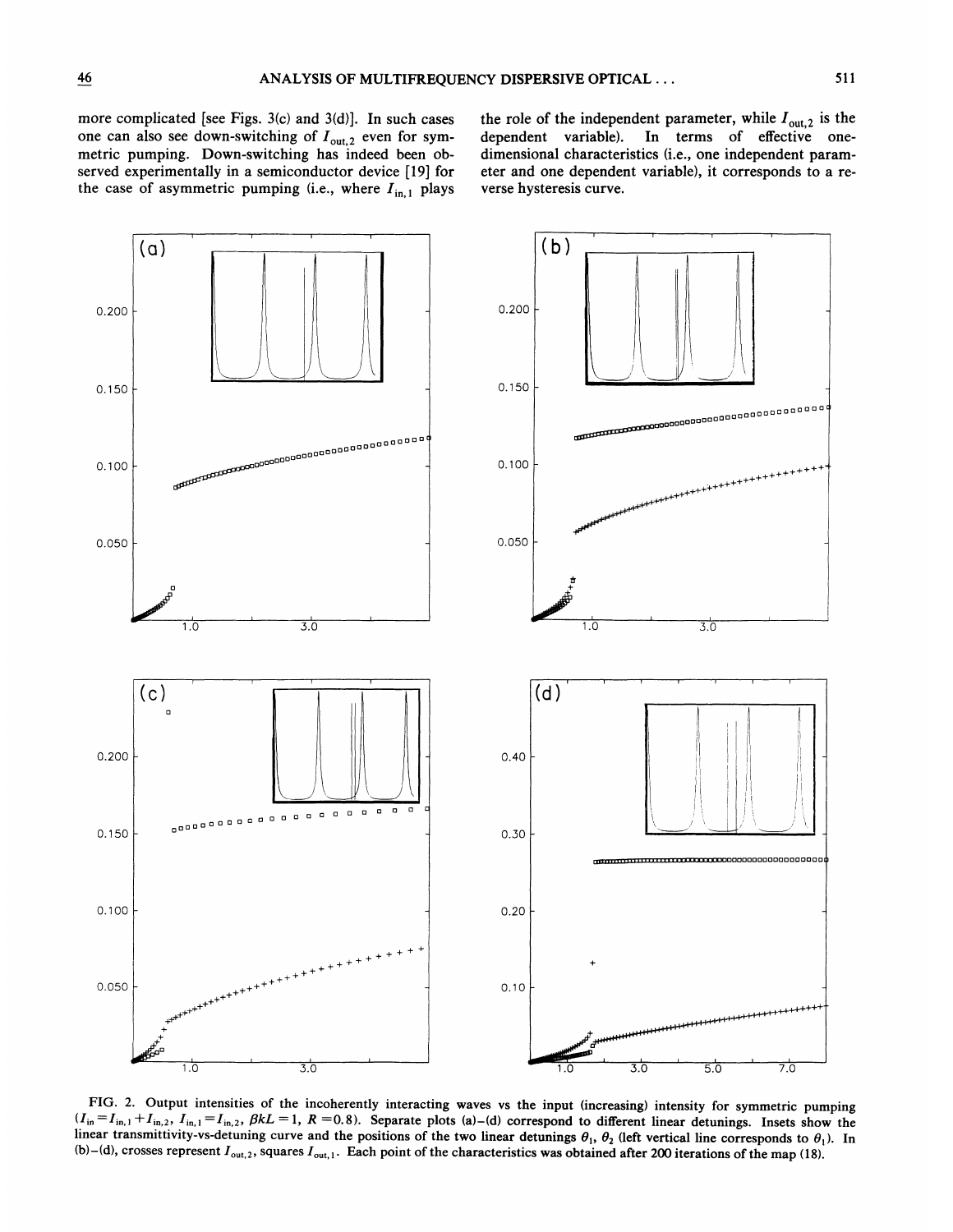By changing  $\Delta\theta$ , we alter between self-tuning (as in single-wave limit) and cross-detuning effects (competition for resonance). These features are similar for both coherently and incoherently interacting waves. What is different between the two cases is the exact shape of the characteristics. For the case of coherent interaction, due to larger cross tuning than the self-tuning (i.e.,  $\partial \phi_1 / \partial I_2 > \partial \phi_1 / \partial I_1$ , the output intensity  $I_{\text{out},1}$  will not be a monotonic function of the input intensity. Past the switching point an increase of the input intensity causes a linear increase in the  $I_2$ . This is because for  $\Delta \theta > T$ ,  $\mathcal{E}_2$  is far from resonance and on the flat part of the transmis-



FIG. 3. The same as Fig. 2 for the case of coherently interacting waves, i.e.,  $a=2$ . For  $\Delta\theta=0$ , see plot (a), one can see the symmetry-breaking solution. Dots represent total incoherent output intensity  $I_{\text{out,1}}+I_{\text{out,2}}$  which under appropriate conditions is locked after the switching; see plots (b) and (c).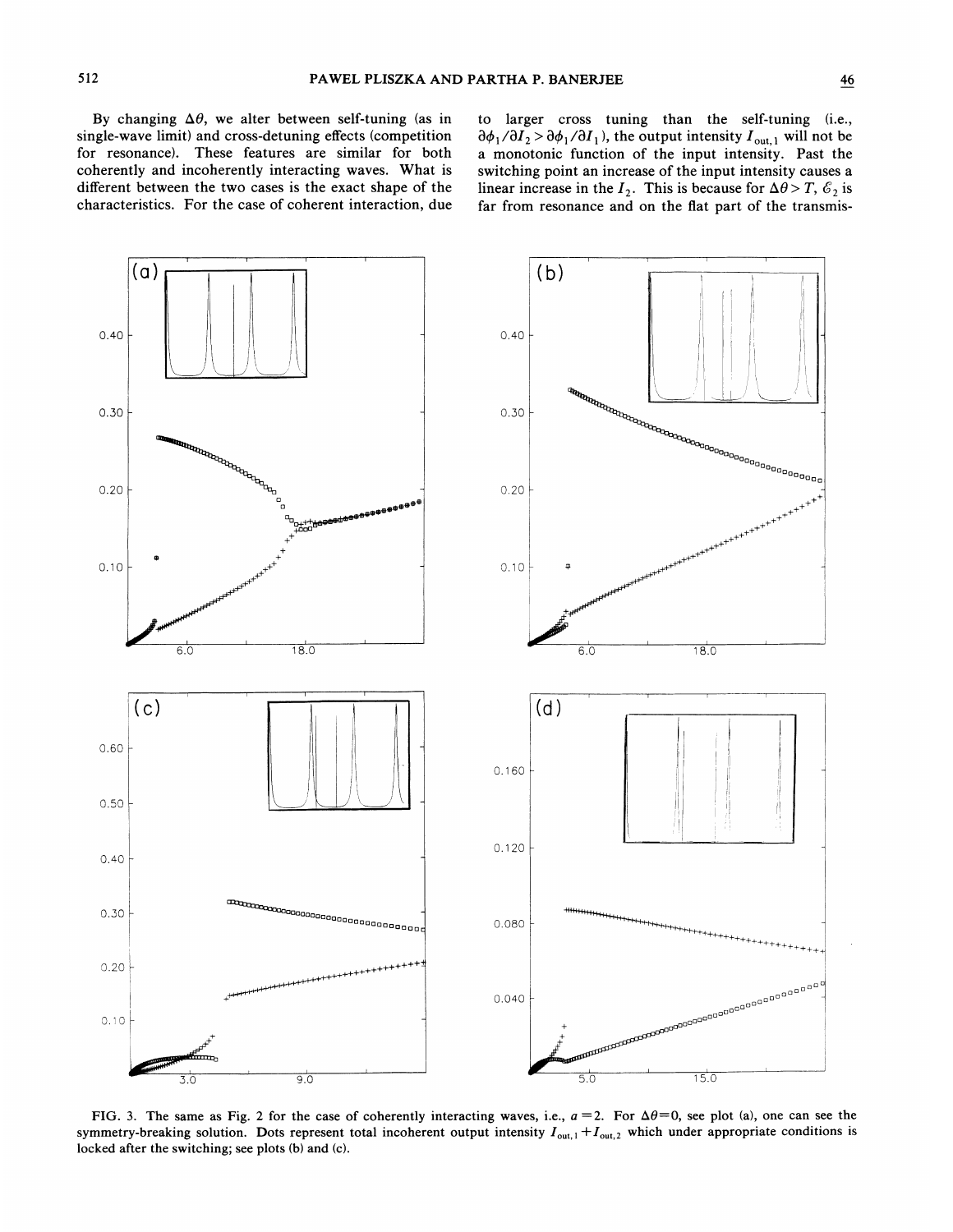sion curve, and the cavity behaves as a linear device for  $E_{\text{in},2}$ . This in turn causes destructive linear detuning for  $\mathcal{C}_1$ , resulting in a decrease of  $I_{\text{out},1}$ . Since these two linear effects are of opposite nature, the sum of output intensities remains constant with the increase of the input intensities (signifying locking). This phenomenon of an exact locking of output occurs when  $I_{\text{in,1}}=I_{\text{in,2}}$  but this condition is not very critical (a difference of 10% does not affect the characteristics). For the case of incoherent interaction (and symmetric pumping), the total intensity input-output relation is a monotonic, while the value of In the unit of the interest of  $I_{\text{out},1}$  is approximately locked after the first switch up.

The locking of the output may prove useful for possible applications as a power stabilizer or "digitizer" for optical computing. This phenomenon has been mentioned in the early works [20], but rather as an approximate effect.

#### E. Three-wave resonator characteristics

It is now our task to examine how the energy exchange process can affect the input-output characteristics of the nonlinear ring resonator. We again assume that the intensities of the three waves change proportionally at the input. One can see from Fig. 4(a) that the symmetry of the spectrum of the input field is broken at the output. This, as in the two-wave case, is simply a result of the difference in the linear detunings. Besides phenomena familiar from the two-wave case, it should be noted that the structure of the input-output characteristics becomes much more rich. Even if the cavity is originally detuned and the intensities of the input increase proportionally, one may see large down-switching of the output intensities of the separate waves and nonmonotonicity of the total output incoherent (i.e., time-dependent) intensity  $I_{\text{o}}$ see Fig. 4(b). The effect of the change of the index of refraction is twofold; as in the previous cases it tunes the cavity towards resonances, and also changes the value of  $\Theta(0)$ , which in turn affects the energy transfer efficiency. Since at a first glance these two effects are not simply related, the input-output diagrams become much more complex, and depend on the relative phase of fields injected into the nonlinear medium. The regions of the input intensity corresponding to a dominance of a specific frequency become much narrower; so do the regions of the hysteresis effects.

It should be noted that although the case of incoherent interaction of three, or more, waves is certainly more complicated than the discussed case of two waves, we expect that all the resulting phenomena can be understood in similar terms since the relative phases of the injected fields do not play any role in the incoherent interaction.

We remark that when the intensities of the sidebands are much smaller than the carrier intensity there are no new dramatic effects as compared to the single-wave case, since only the carrier frequency comes into resonance with the cavity.

Finally, before presenting the method used to find the steady-state solutions, we stress that in the multiwave case, in spite of the independence of the boundary condition (3) for each wave, one cannot apply the onedimensional technique for each wave separately [involving assuming some *N*-independent quantities  $\mathcal{E}_i(0)$ , ing assuming some *N*-independent quantities  $\sigma_j(0)$ <br>  $j = 1, ..., N$  and then solving for  $\mathcal{E}_{\text{in, j}}$ . Although such a method will yield a solution formally, it will be generally unstable. Moreover, the curve in the input space,  $I_{\text{in},j}$ , obtained this way can be physically meaningless. From



FIG. 4. (a) Input-output characteristics for the three coherently interacting waves, in the case of symmetric pumping and different phases of the pumping fields (shown for the inand different phases of the pumping fields (shown for the increasing input intensities). Squares represent  $I_{\text{out},0}$ ; crosses,<br> $I_{\text{out}}$  is triangles  $I_{\text{out}}$  (b) Input output abonotoriation for the creasing input intensities). Squares represent  $I_{\text{out},0}$ ; crosses  $I_{\text{out},1}$ ; triangles,  $I_{\text{out},-1}$ . (b) Input-output characteristics for the sum of intensities.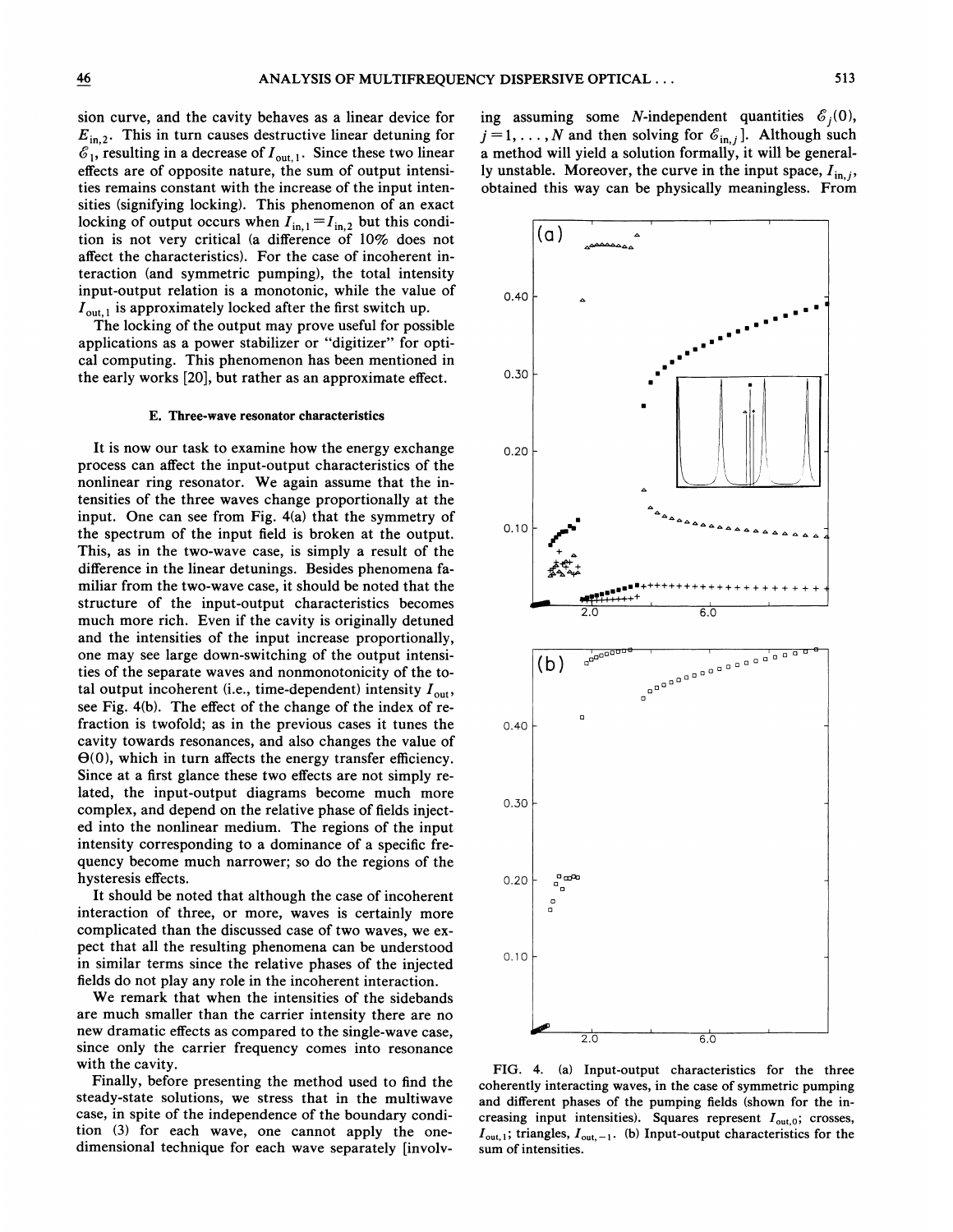the above results, it should be obvious that the different fields inside the resonator cannot be set independently, and implying any relations between them on the basis of the knowledge of the incident fields is insurmountably difficult.

#### III. DISCUSSION OF THE STABILITY AND DYNAMICS

In order to discuss the stability of the steady states, one needs to incorporate dynamics of the medium to the model. We limit ourselves to the phenomenological description, in which medium variables are represented by <sup>a</sup> single scalar variable —the nonlinear susceptibility [21]. We also restrict the description to the case of two waves. The coupled equations for the electric field and susceptibility are

$$
\frac{1}{v^2} \frac{\partial^2 \mathscr{E}}{\partial t^2} - \frac{\partial^2 \mathscr{E}}{\partial z^2} = \frac{\omega^2}{v^2} \chi(z, t) \mathscr{E} , \qquad (11a)
$$

$$
\tau_m \frac{\partial \chi}{\partial t} = -\chi + \frac{\beta}{2} \langle \mathcal{E}^2 \rangle \tag{11b}
$$

where  $\langle \rangle$  denotes average over rapid oscillations, and  $\tau_m$ is the medium response time. In the slowly varying envelope approximation, and for the case of incoherent interaction of two waves we get the following set of equations in terms of the variables  $(\zeta, \tau) \equiv (z, t - z/v)$ :

$$
\frac{\partial \mathcal{E}_j}{\partial \zeta} = -i \mathcal{E}_j \chi \tag{12a}
$$

$$
\tau_m \frac{\partial \chi}{\partial \tau} = -\chi + \beta (|\mathcal{E}_1|^2 + |\mathcal{E}_2|^2) \tag{12b}
$$

$$
\mathcal{E}_j(0,\tau) = \sqrt{T} \; \mathcal{E}_{\text{in},j} + \text{Re}^{i\theta_j} \mathcal{E}_j(L,\tau - \tau_r) \;, \tag{13}
$$

where  $\tau = (\mathcal{L} - L)/c + L/v$  is the round-trip time.

Following the procedure described in [22], we will show that the problem can be reduced to a system of difference-differential equations. We can formally integrate (12a) to get

$$
\mathcal{E}_i(\zeta,\tau) = \mathcal{E}_i(0,\tau)e^{-i\eta(\zeta,\tau)}\,. \tag{14a}
$$

Also, from (12b),

Therefore, differential equations. We can formally in-  
\nrate (12a) to get

\n
$$
\mathcal{E}_j(\zeta, \tau) = \mathcal{E}_j(0, \tau) e^{-i \eta(\zeta, \tau)}
$$

\n(14a)

\nso, from (12b),

\n
$$
\tau_m \frac{\partial \eta(\zeta, \tau)}{\partial \tau} = -\eta + \beta I(0, \tau) \zeta
$$

\n(14b)

the above equation  $I = |\mathcal{E}_1|^2 + |\mathcal{E}_2|^2$ , and In the above equation  $I = |\mathcal{E}_1|^2 + |\mathcal{E}_2|^2$ , and  $\eta(\zeta, \tau) \equiv \int_{\zeta}^{\zeta} \chi(z, \tau) dz$  and represents the nonlinear phase shift of the fields (we have assumed  $\chi$  to be real). The above equations may be used to relate  $\mathcal{E}_i(L, \tau - \tau_r)$  with.  $\mathcal{E}_1(0,\tau)$ . This combined with the boundary condition (3) gives the relation between fields at  $z = 0$  at subsequent instances of time, separated by the round-trip time.

$$
\mathcal{E}_j(0,\tau) = \sqrt{T} \; \mathcal{E}_{\text{in},j}(\tau) + R e^{i[\theta_j - \eta(\tau - \tau_r)]} \mathcal{E}_j(0,\tau - \tau_r) \;, \tag{15}
$$

where the total nonlinear phase shift  $\eta(t)$  is defined as

$$
\eta(\tau) = \eta(L, \tau) \tag{16}
$$

and obeys an evolution equation

$$
\tau_m \frac{d\eta(\tau)}{d\tau} = -\eta + L\beta I(0,\tau) \tag{17}
$$

Now, assuming that the fields do not change substantially during the time  $\tau_r$  ( $\tau_m \gg \tau_r$ ), we can approximately integrate the last equation over a period  $\tau_r$ , and reduce the system to a discrete-time mapping:

$$
\eta_{n+1} = \eta_n (1 - \alpha) + \alpha L \beta I_n \tag{18a}
$$

$$
\mathcal{E}_{1,n+1} = \sqrt{T} \; \mathcal{E}_{\text{in},1} + R e^{i(\theta_1 - \eta_n)} \mathcal{E}_{1,n} \; , \tag{18b}
$$

$$
\mathcal{E}_{2,n+1} = \sqrt{T} \; \mathcal{E}_{\text{in},2} + R e^{i(\theta_2 - \eta_n)} \mathcal{E}_{2,n} \; , \tag{18c}
$$

where  $\alpha = 1 - e^{-\tau_r/4}$ 

This map is a multidimensional extension of the Ikeda map to the case of two complex fields, coupled to each other through the total nonlinear phase shift  $\eta$ , which is no longer adiabatically eliminated. Equation (18) may be simply generalized to allow different phase shifts for each wave, and a nonlinear absorption through a complex  $\eta$ . (Linear absorption may be, of course, incorporated in the values of  $R$ .)

The form of the map (18a) naturally suggests the con-The form of the map (18a) naturally suggests the concept of what we call "relaxed maps." Let us discuss this concept as simply as possible, assuming for a moment a "uniform relaxation" of all variables. Given a map  $x_{n+1} = \mathcal{F}(x_n)$  (x can be a scalar or a vector), we define its  $\alpha$  (uniform) relaxation  $\tilde{\mathcal{F}}_{\alpha}$  (0 <  $\alpha$  < 1) as a map given by

(12b) 
$$
x_{n+1} = \tilde{\mathcal{F}}_{\alpha}(x_n) \equiv \alpha \mathcal{F}(x_n) + (1 - \alpha) x_n \tag{19}
$$

The time-dependent boundary conditions are It is trivial to check that the fixed points of both maps are the same. However, their stability is usually different. The eigenvalues of the linearized problem (i.e., eigenvalues of the Jacobian matrix at the fixed point) for the relaxed map are given by the simple relation

$$
\tilde{\lambda}_a = 1 + \alpha(\lambda - 1) \tag{20}
$$

Equation (20) states that the eigenvalues  $\lambda_a$  of the "relaxed" problem are obtained by multiplying the (complex) eigenvalue  $\lambda$  of the original problem by  $\alpha$  and by shifting the result to the right by  $1-\alpha$ . After this operation all eigenvalues lie in the complex plane in the vicinition an eigenvalues he in the complex plane in the victim<br>ty of 1, i.e., inside a circle centered at  $1-\alpha$  with radiu proportional to  $\alpha$ . Since the criterion for stability is proportional to  $\alpha$ . Since the criterion for stability  $|\lambda| < 1$ , by taking  $\alpha$  to be sufficiently small, the oscillator instabilities related to  $\text{Re}(\lambda) < 0$ , and also others (see Fig. 5) can be removed, while the "blow-up" instabilities related to  $\text{Re}(\lambda) > 1$  are preserved in the relaxation.

The difference between uniform relaxation of all variables (corresponding to  $\alpha$  being a scalar), and relaxation of only medium variables (corresponding to  $\alpha$  being a diagonal matrix) is in our case of secondary importance for the stability of the steady state. (The steady-state solution is, of course, again independent of  $\alpha$ .) Notice that in the limit of  $\alpha \rightarrow 0$ , the reduced maps for fields are linear and have eigenvalues satisfying  $|\lambda_i| = R < 1$ . Therefore the stability of fixed points can always be enforced by the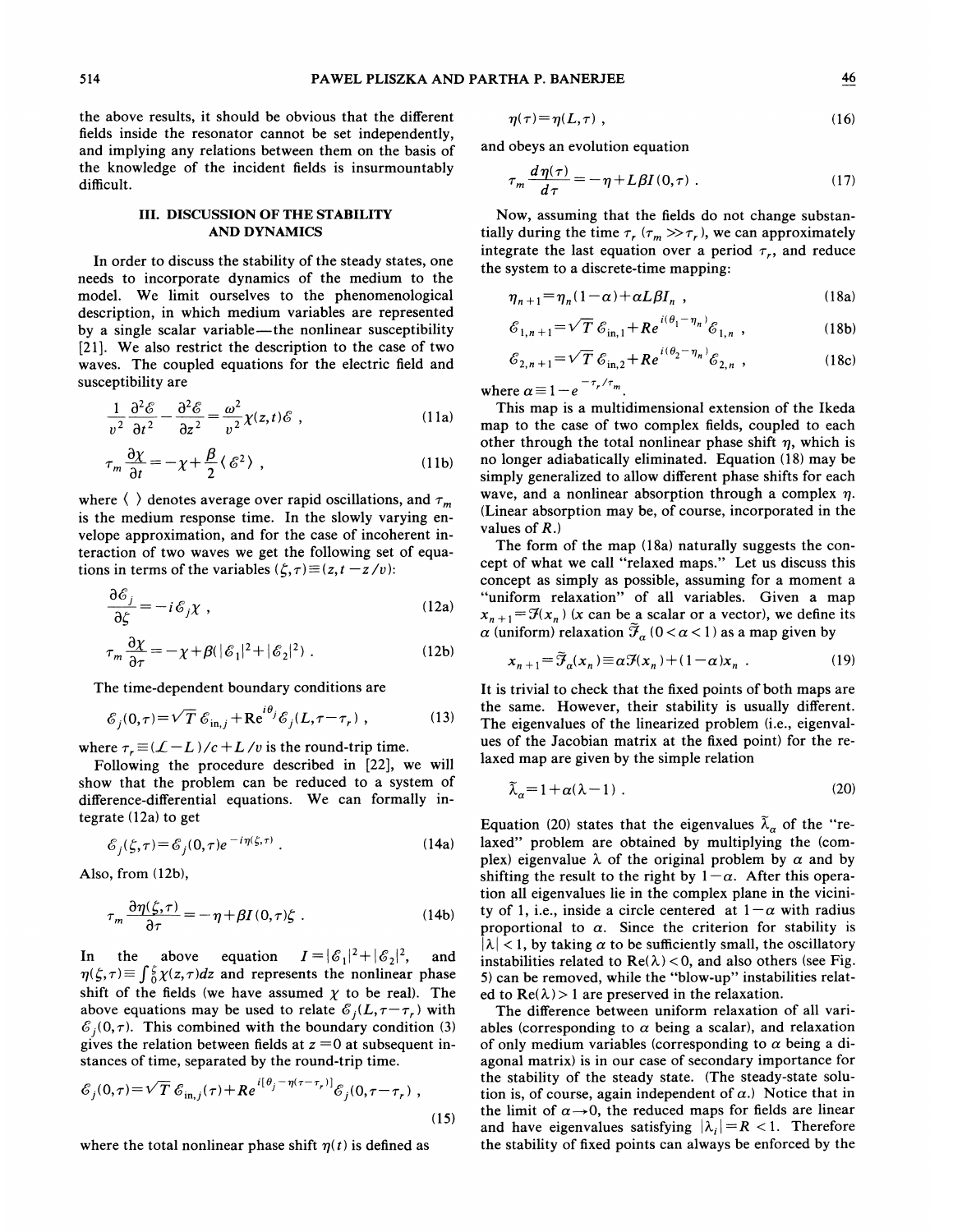

FIG. 5. Diagram illustrating the effect of the relaxation on the complex space of eigenvalues of the Jacobi matrix; see Eq. (20).

sufficiently slow medium response. Although for the case of nonuniform relaxation Eq. (19) is no longer valid, and the corresponding relation between eigenvalues in general cannot be simply stated, one can check that as far as the stability of the steady state is concerned, the only difference between this case and the former is in the actual values of  $\alpha$  necessary to provide the stability.

In the simplest case, when the index of refraction de-

pends only on the sum of intensities, Ref. [7] gives analytical criteria for stability, stating that the sum of the inverse of differential gains should not exceed unity. [This criterion checks only against the "blow-up" instability re-<br>lated to  $Re(\lambda) > 1$ .] However, in order to apply such criteria, one would need to know the steady-state solution, while our method directly relates the stability condition with parameters which are explicitly present in the problem.

As an illustration we show, in Fig. 6, the stability diagram for the case of two incoherently interacting waves in the  $(I_{\text{in}}, \alpha)$  plane.

On this diagram one can see a characteristic region of oscillatory instability of the upper branch surrounding the point of the transition for  $I_1$  (for the increasing input intensity). This type of instability is related to the competition for resonance and is different from the one observed in the single-wave optical bistability.

Numerical simulations show stability of the first two branches of characteristics for the two-wave case provided that medium-response time  $\tau_m$  is a few times larger than round-trip time  $\tau_r$ . In the multiwave case for  $\Delta\theta \gg T$  we do not see any dramatic changes in stability, i.e., in the maximal values of  $\alpha$  allowing stability of the steady state, as compared to the single-wave case. However, both the stability diagrams and the form of instabilities for the two-wave and one-wave cases are different. For  $\Delta\theta \sim T$ , we see oscillatory instability far in the upper branch even for relatively slow media  $(\tau_r/\tau_m \sim 0.05)$ . This implies that dynamical competition for resonance is particularly pronounced when the separation between the



FIG. 6. Approximate stability diagram for the map (18) (steady-state characteristics drawn in inset) in terms of the variables  $I_{\text{in}}$ (symmetric pumping) and  $\alpha$ . Shaded region corresponds to oscillatory instability. Vertical line corresponds to the resonance (switch up) for increasing input intensity. The diagram depends strongly on  $\Delta\theta$  due to the "competition for resonance" [here  $\theta_1 = 10$ ,  $\theta_2 = 11$ , rest of parameters as in Fig. 2(d), which corresponds to  $\alpha$ =0.05]. The time dependence of the total intensity for the marked points in parameter space is shown in Fig. 7. Inside of the region of instability shown, only periodic and quasiperiodic evolution are possible. There exist other regions of instabilities corresponding to larger  $I_{in}$ , not shown in the figure, which yield both quasiperiodic and chaotic oscillations of intensities; see Fig. 7, plot  $C_2$ .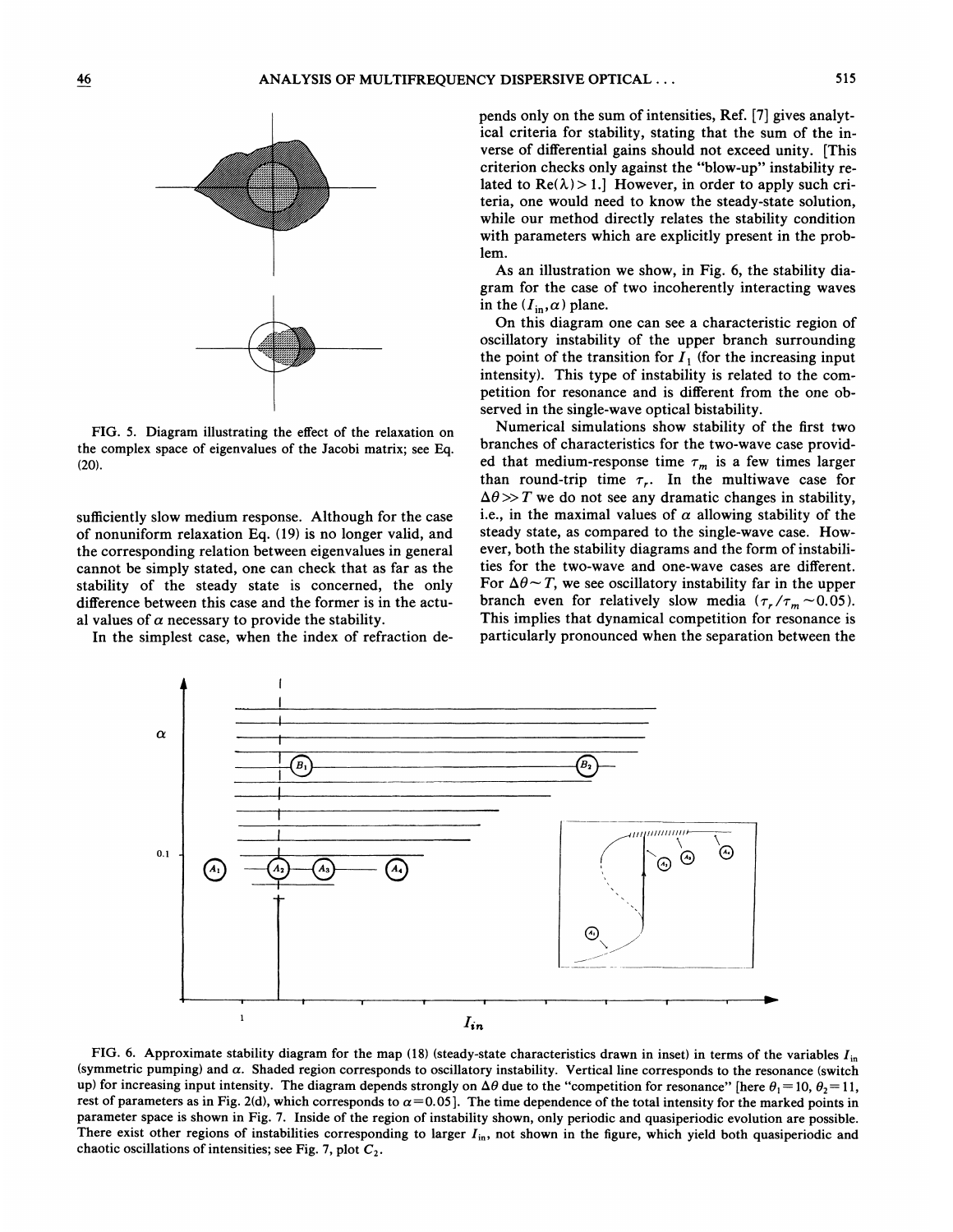frequencies is of the order of the spectral range of the resonator.

The steady state, when it is stable, is approached in the quasicontinuous evolution either monotonically (see Fig. 7, plot  $A_1$ ) (for the lower branch of the characteristic or in decaying oscillations (see Fig. 7, plot  $A_4$ ) (for the upper part of the characteristics). Oscillatory approach of the steady state is related to the appearance of two complex-conjugate eigenvalues  $\lambda$ . This is a general feature present for two waves as well as for a single wave, which is also familiar in the context of Maxwell-Bloch equations [23]. As is evident from the possible oscillatory approach of the steady state (even in the single-wave case), the quasicontinuous dynamics cannot be effectively explained in the terms of the intensities only, and one should expect that for  $N$  fields the problem has intrinsically at least  $2N + 1$  (real) degrees of freedom.

When the steady state becomes unstable, the dynamics takes a form of quasiperiodic oscillations (see plots  $B_1$ ,  $B_2$  in Fig. 7).

For much higher input intensities chaotic oscillations of output intensities are possible even for relatively slow media ( $\alpha$  < 0.1), as shown in plot  $C_2$  in Fig. 7.

In the stable regime, far from bifurcation points, the short time scale  $\tau_r$ , related to the discrete-time character of the evolution, does not manifest itself in the dynamics of the fields, and besides few initial oscillations one sees quasicontinuous evolution of the intensities. However,



FIG. 7. The  $I_{\text{out}}$  vs time dependence shown for times up to 300 $\tau_r$ . Plots A and B correspond to different values of  $\alpha$  and  $I_{\text{in}}$ as shown in Fig. 6. Plot  $C_1$ :  $a = 2$ ,  $\alpha = 0.03$ ,  $I_{in} = 15$ ,  $\Delta\theta = 0$ . Plot  $C_2$ :  $a = 1$ ,  $\alpha = 0.05$ ,  $I_{in} = 15$ ,  $\Delta \theta \sim T$ .

when the fixed point becomes unstable fields may change significantly during  $\tau_r$  and the reduction of the differential equation (17) to a map may no longer be legitimate. Equation (17) integrated over one round-trip time gives

$$
\eta(\tau_r) = \eta(0)e^{-\tau_r/\tau_m} + \frac{\beta}{\tau_m} \int_0^{\tau_r} I(0,\tau) \exp\left[\frac{\tau - \tau_r}{\tau_m}\right] d\tau,
$$
\n(21)

and involves the unknown function  $I(0, \tau)$ . Note that for this reason the local stability of a fixed point does not strictly imply the stability of the steady-state solution of the corresponding partial differential equation. However, the stability of the fixed point combined with structural stability of the map [stability against perturbations of the functional dependence of  $\eta_n$  on  $I_{n-1}$  reflecting the relation between  $I_{n-1}$  and time average of  $I(\tau)$  present in (21)], would imply the stability of the system. We did not perform the structural stability of the map.

#### IV. NUMERICAL METHOD

The relaxed map approach, regardless of its limitation for the description of the dynamics, is useful as a numerical tool for finding the steady-state cavity characteristics [24]. In general, the form of the map should be chosen in such a way that the fixed-point fields will satisfy the steady-state boundary conditions (3). The choice of such a map is, of course, not unique and should be motivated by the dynamics of the medium. For the purpose of numerical simulation alone, the simplest choice is the uniformly relaxed map. For example, in the case of three waves the presented steady-state solution is a fixed point of the round-trip map

$$
\mathcal{E}_j(0, (n+1)\tau_r) = \alpha [\sqrt{T} E_{\text{in},j} + \text{Re}^{i\theta_j} \mathcal{E}_j(L, n\tau_r)]
$$
  
 
$$
+ (1-\alpha) \mathcal{E}_j(0, n\tau_r) , \qquad (22)
$$

with the terms  $\mathcal{E}_i(L,n\tau_r)$  obtained by integration of the steady-state propagation equations (7) with the initial condition given by  $\mathcal{E}_i(0, n\tau_r)$ . For sufficiently small  $\alpha$ , iterations always converge to one of the fixed points. This map may, of course, not model the physical dynamics [25], but nevertheless is useful as a tool for finding the steady-state solutions, which can be applied to an arbitrary number of frequencies. Given some additional specific information about the medium, allowing separation of the fast and the slow degrees of freedom, one can construct the corresponding relaxed map more appropriate for the discussion of the dynamics and stability, as was shown in Sec. III.

#### U. CONCLUSION

We analyze a simple model of dispersive bistability in a ring cavity filled with a slow nonlinear medium in the presence of two and three different frequencies. The steady-state characteristics are shown and the condition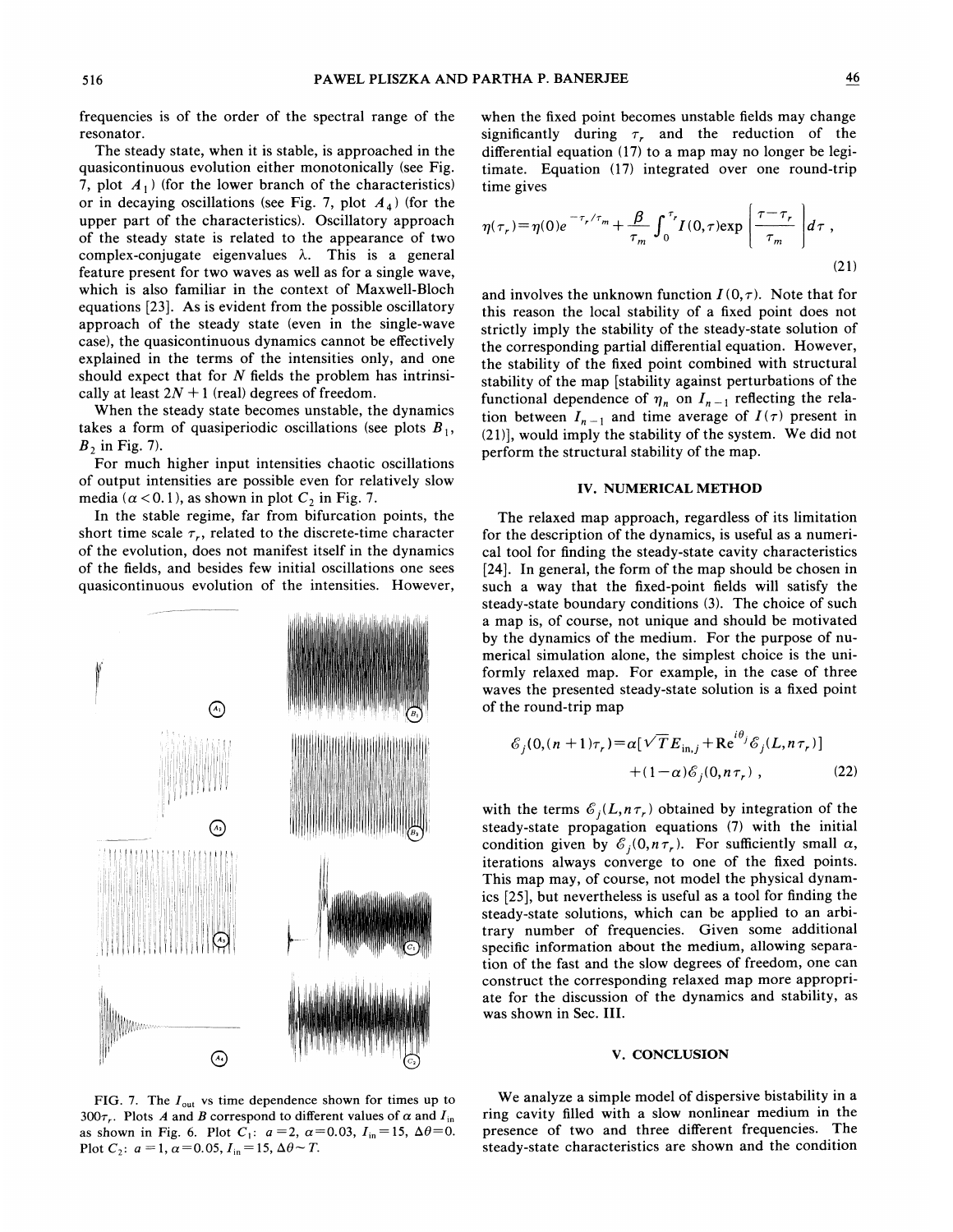for a selective switching is studied. The characteristic phenomenon of locking of the output intensities is presented. The effect of the finite response time of the nonlinear medium on the stability of the steady states and on the dynamics is discussed in the framework of generalized Ikeda maps. Phenomenological description of the dynamics incorporated into a round-trip map allows one to relate directly the condition for numerical stability of the algorithm with those for physical stability.

#### ACKNOWLEDGMENT

The authors would like to acknowledge financial support from the National Science Foundation.

- [1] H. M. Gibbs, Optical Bistability: Controlling Light with Light (Academic, New York, 1985).
- [2] L. Lugiato, Prog. Opt. XXI, 71 (1984).
- [3]J. C. Englund, R. P. Snapp, and W. C. Schieve, Prog. Opt. XXI, 357 (1984).
- [4] S. W. Koch, Dynamics of First-Order Phase Transition in Equilibrium and Nonequilibrium Systems (Springer-Verlag, Berlin, 1984).
- [5] N. Tsukada and T. Nakayama, Phys. Rev. A 25, 964 (1982).
- [6] D. Kagan, H. Friedman, and A. D. Wilson-Gordon, Opt. Commun. 77, 53 (1990).
- [7] A. Korpel and A. W. Lohmann, Appl. Opt. 25, 2253 (1986).
- [8] F. Marquis, P. Dobiasch, P. Meystre, and E. M. Wright, J. Opt. Soc. Am. B 3, 50 (1986).
- [9]K. Inoue, Opt. Lett. 12, 918 (1987).
- [10] G. P. Agrawal, Nonlinear Fiber Optics (Academic, New York, 1989).
- [11] J. V. Moloney, F. A. Hopf, and H. M. Gibbs, Phys. Rev. A 25, 3432 (1982).
- [12] D. W. McLaughlin, J. V. Moloney, and A. C. Newell, Phys. Rev. Lett. 54, 681 (1985).
- [13] J. V. Moloney, Phys. Rev. Lett. 53, 556 (1984).
- [14] A. Korpel and P. P. Banerjee, Proc. IEEE 72, 1109 (1984).
- [15] M. Maghraoui and P. P. Banerjee, Opt. Commun. 83, 358 (1991).
- [16] F. Verheest, J. Phys. A 20, 103 (1982).
- [17] C. M. Savage, H. J. Carmichael, and D. F. Walls, Opt. Commun. 42, 211 (1982).
- [18] H. J. Carmichael, C. M. Savage, and D. F. Walls, Phys. Rev. Lett. 50, 163 (1983).
- [19] H. Kawaguchi, H. Tani, and K. Inoue, Opt. Lett. 12, 513 (1987).
- [20] J. H. Marburger and F. S. Felber, Phys. Rev. A 17, 335 (1978).
- [21]W. J. Firth, Opt. Commun. 39, 343 (1981).
- [22] K. Ikeda, Opt. Commun. 30, 257 (1979).
- [23] N. B. Abraham, P. Mandel, and L. M. Narducci, Prog. Opt. XXV, 1 (1988) (see pp. 62 and 63).
- [24] P. Pliszka, M. Kolwas, and K. Kolwas, J. Opt. Soc. Am. B 6, 2363 (1989).
- [25] R. May, Stability and Complexity in Model Ecosystems (Princeton University, Princeton, NJ, 1974), pp. 26-30 and 200-203.